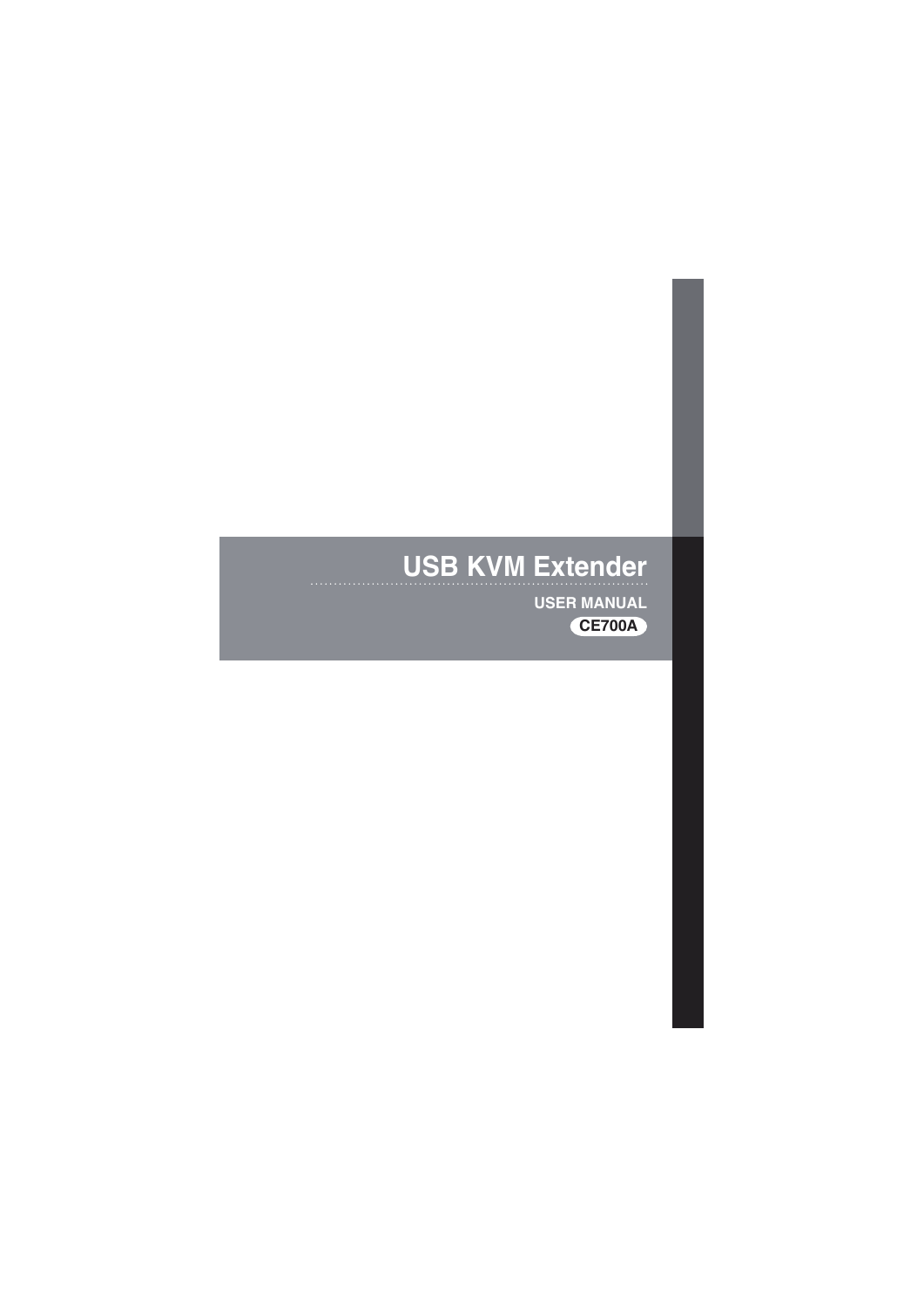#### emc Information

FEDERAL COMMUNICATIONS COMMISSION INTERFERENCE STATEMENT: This equipment has been tested and found to comply with the limits for a Class A digital device, pursuant to Part 15 of the FCC Rules. These limits are designed to provide reasonable protection against harmful interference when the equipment is operated in a commercial environment. This equipment generates, uses, and can radiate radio frequency energy and, if not installed and used in accordance with the instruction manual, may cause harmful interference to radio communications. Operation of this equipment in a residential area is likely to cause harmful interference in which case the user will be required to correct the interference at his own expense.

The device complies with Part 15 of the FCC Rules. Operation is subject to the following two conditions: (1) this device may not cause harmful interference, and (2) this device must accept any interference received, including interference that may cause undesired operation.

**FCC Caution**: Any changes or modifications not expressly approved by the party responsible for compliance could void the user's authority to operate this equipment.

**CE Warning**: This is a class A product. In a domestic environment this product may cause radio interference in which case the user may be required to take adequate measures.

Suggestion: Shielded twisted pair (STP) cables must be used with the unit to ensure compliance with FCC & CE standards.

#### **KCC Statement**

유선 제품용 / A 급 기기 ( 업무용 방송 통신 기기 )

이 기기는 업무용 (A 급 ) 전자파적합기기로서 판매자 또는 사용자는 이점을 주의하시기 바라며 , 가정 외 의 지역에서 사용하는 것을 목적으로 합니다 .

#### User Notice

This ATEN product is specifically designed and manufactured for the operation and management of computer mainframe and communications equipment used in network management centers. As such, it may not be completely appropriate for those environments and sites where special standards for performance and high reliability are required – such as military equipment, traffic management, nuclear facilities, security systems, communications equipment, medical facilities, etc.

 $C\epsilon$ 

#### RoHS

This product is RoHS compliant.

#### SJ/T 11364-2006

The following contains information that relates to China.

|      | 有毒有害物质或元素 |   |   |     |      |       |
|------|-----------|---|---|-----|------|-------|
| 部件名称 | 铅         | 汞 | 镉 | 六价铬 | 多溴联苯 | 多溴二苯醚 |
| 电器部件 |           |   |   |     |      |       |
| 机构部件 |           |   |   |     |      |       |

○: 表示该有毒有害物质在该部件所有均质材料中的含量均在SJ/T 11363-2006规定的限量要求之下。

●: 表示符合欧盟的豁免条款,但该有毒有害物质至少在该部件的 某一均质材料中的含量超出SJ/T 11363-2006的限量要求。

X: 表示该有毒有害物质至少在该部件的某一均质材料中的含量超 出SJ/T 11363-2006的限量要求。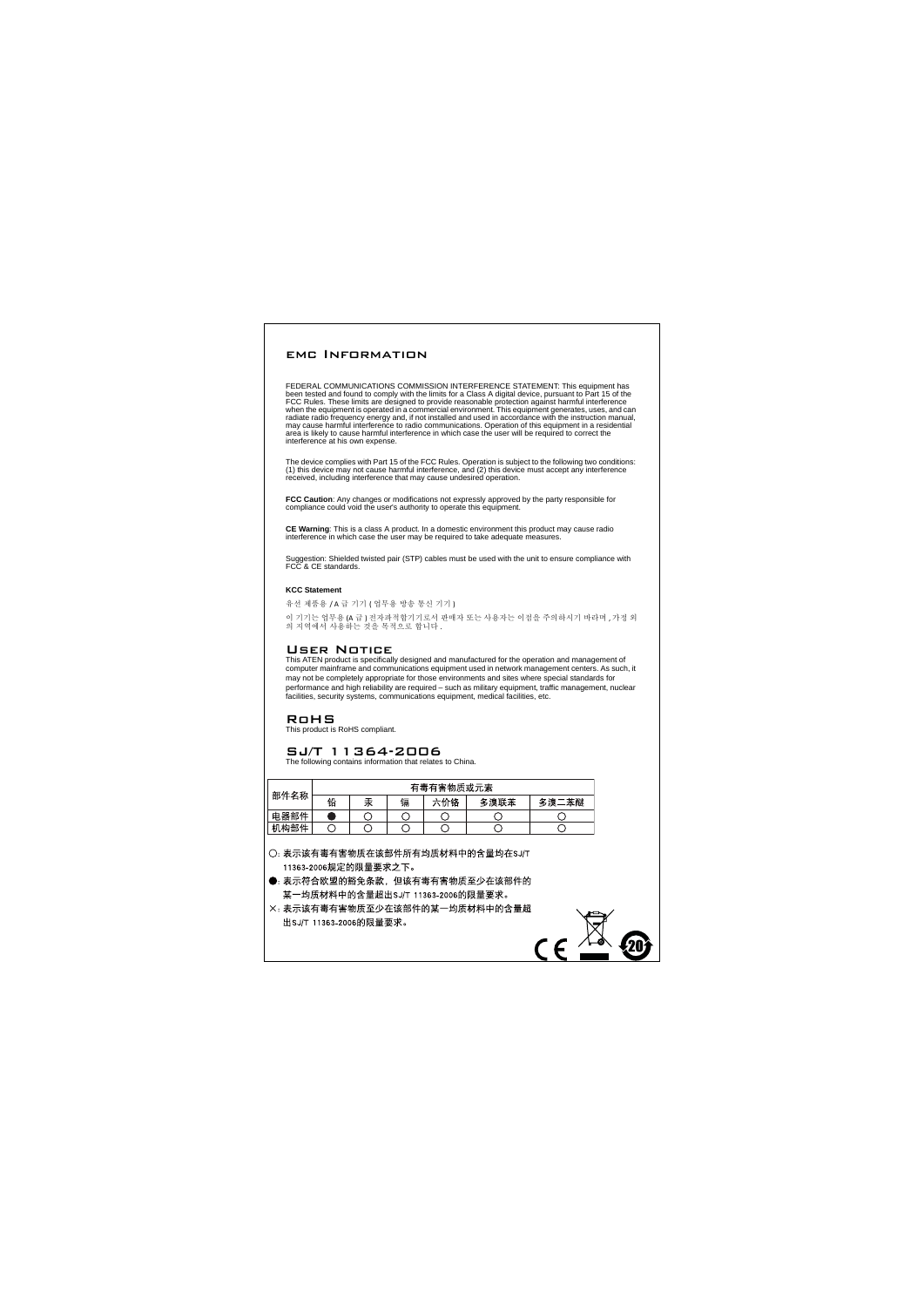# CE700A User Manual

#### Online Registration

| International | http://support.aten.com                      |
|---------------|----------------------------------------------|
| North America | http://www.aten-usa.com/product_registration |

#### Telephone Support

| International  | 886-2-8692-6959         |
|----------------|-------------------------|
| China          | 86-10-5255-0110         |
| Japan          | 81-3-5615-5811          |
| Korea          | 82-2-467-6789           |
| North America  | 1-888-999-ATEN ext 4988 |
| United Kingdom | 44-8448-158923          |

#### Technical Support

- For international online technical support including troubleshooting, documentation, and software updates: **http://support.aten.com**
- For North American technical support:

| <b>Email Support</b>           |                                                             | support@aten-usa.com            |  |
|--------------------------------|-------------------------------------------------------------|---------------------------------|--|
| Online<br>Technical<br>Support | Troubleshooting<br>Documentation<br><b>Software Updates</b> | http://www.aten-usa.com/support |  |
| <b>Telephone Support</b>       |                                                             | 1-888-999-ATEN ext 4998         |  |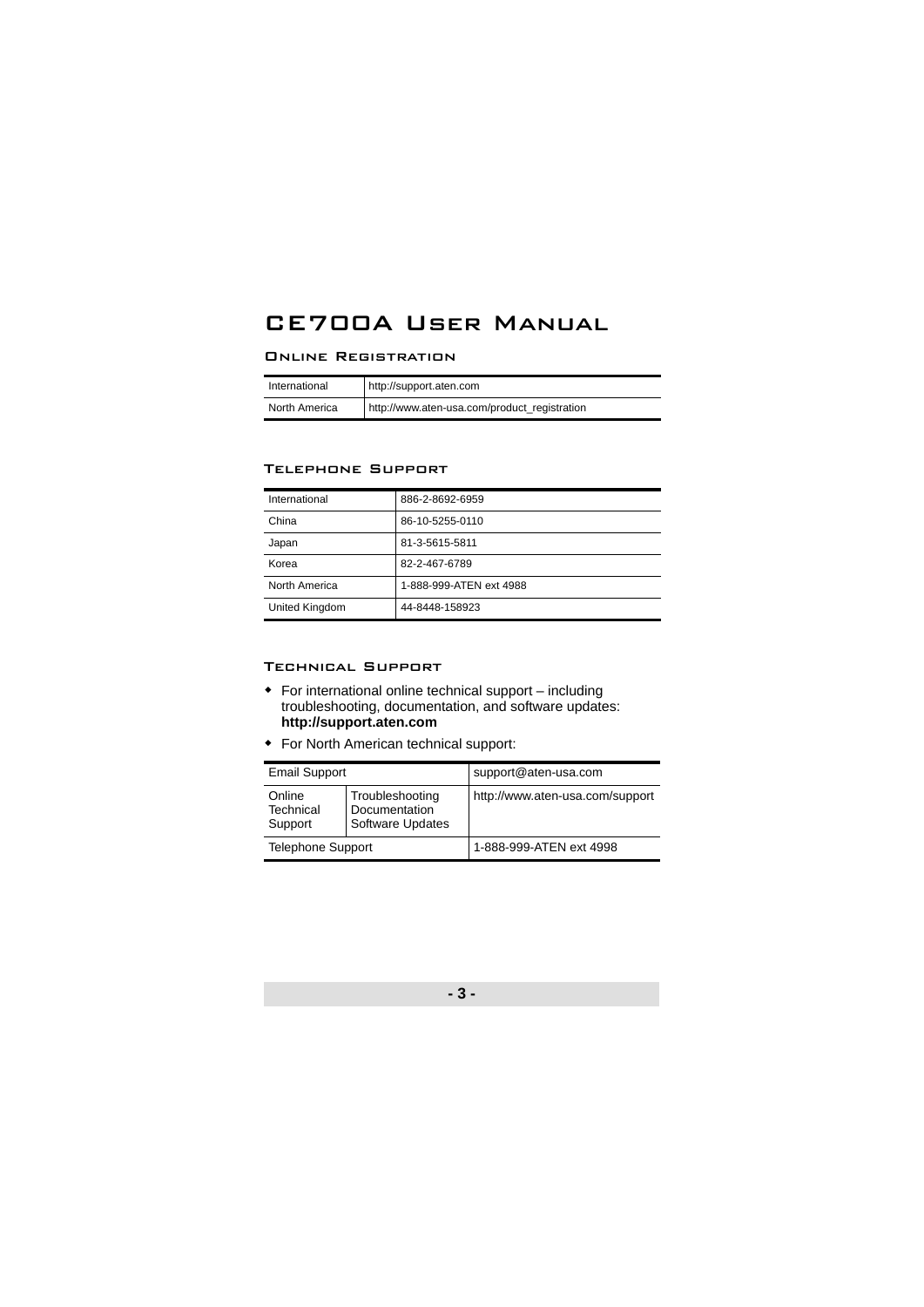# Package Contents

The CE700A USB KVM Extender package contains the following:

- 1 CE700AL USB KVM Extender (Local Unit)
- 1 CE700AR USB KVM Extender (Remote Unit)
- 1 USB KVM Cable (1.8 m)
- ◆ 2 Power Adapters
- ◆ 2 Rack Mount Kits
- ◆ 1 User Instructions\*

Check to make sure that all the components are present and that nothing got damaged in shipping. If you encounter a problem, contact your dealer.

Read this manual thoroughly and follow the installation and operation procedures carefully to prevent any damage to the unit, and/or any of the devices connected to it.

**\*** Features may have been added to the CE700A since this manual was printed. Please visit our website to download the most up-to-date version of the manual.

Copyright © 2015 ATEN<sup>®</sup> International Co., Ltd.<br>Manual Part No. PAPE-1341-AT2G Manual Date: 2015-03-23<br>ATEN and the ATEN logo are trademarks of ATEN International Co., Ltd. All rights reserved. All other trademarks are the property of their respective owners.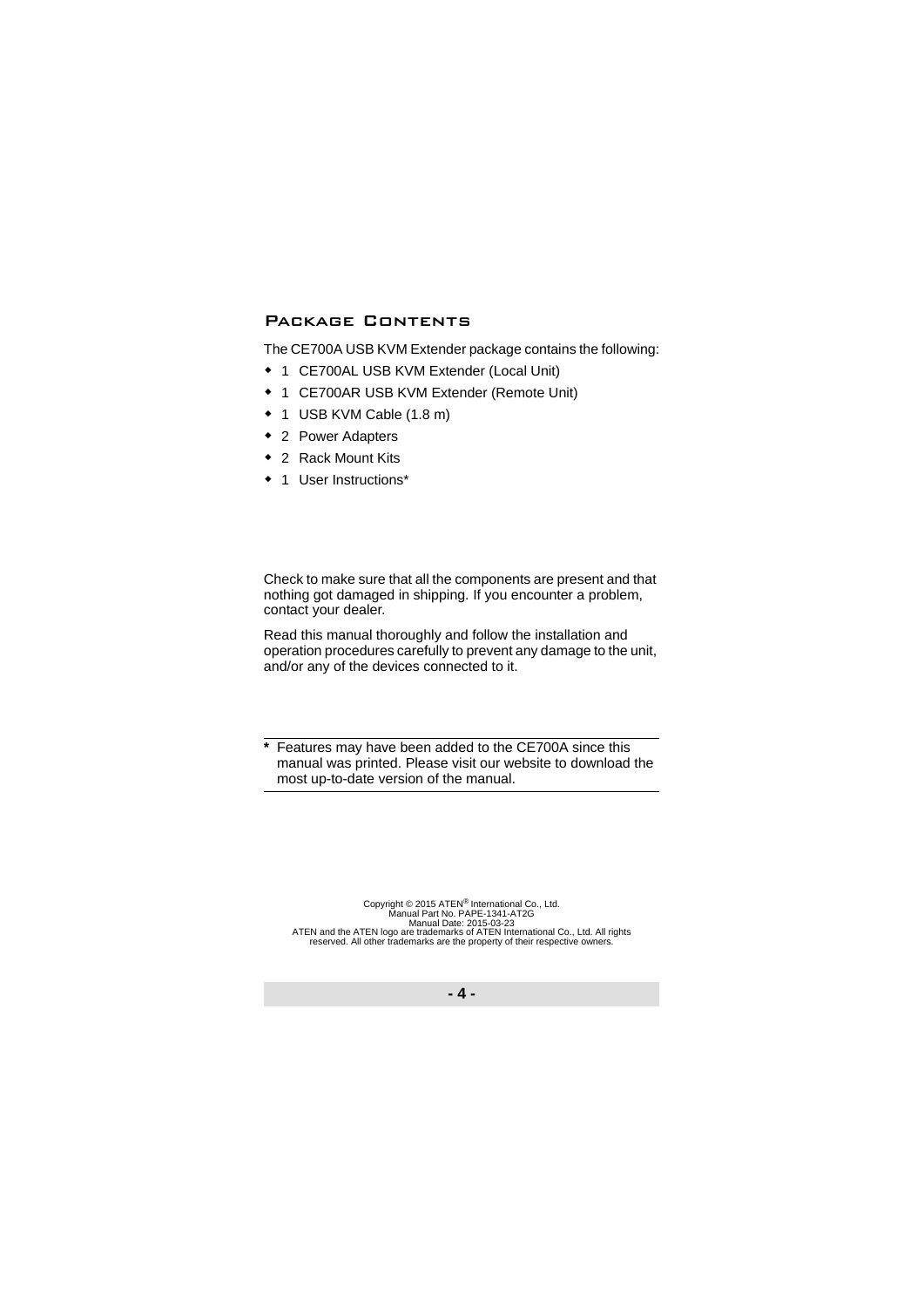## **OVERVIEW**

The CE700A is a USB KVM Extender with superior video quality and built-in ESD and surge protection that allows access to a computer system from a remote USB console (USB keyboard, monitor, and USB mouse).

Because it allows access to a computer system from a remote console, the CE700A is perfect for use in any type of installation where you need to place the console where it is conveniently accessible, but you want the system equipment to reside in a safe location – away from the dust and dirt of the factory floor, or the harsh environmental influence of a construction site, for example.

The CE700A is also useful for control and security purposes, where you can have the system unit in a secure area at the same time that you put the console in the most convenient location for user access.

The CE700A improves on previous designs by: 1) incorporating 15KV ESD protection and 2KV surge protection; 2) providing superior video quality – up to  $1920 \times 1200$  resolution; 3) using inexpensive Cat 5 cable, instead of bulkier, more expensive, standard cables, for a much neater, more convenient, more reliable data transfer connection; 4) it is able to sense the distance to the system and automatically adjusts the gain accordingly; and 5) it features a custom ASIC to ensure the utmost in reliability and compatibility.

Setup is as easy as can be – simply connect the computer system box and local console to the Local CE700A Module; run the Cat 5 cable to the Remote CE700A Module (up to 150 meters away); and plug the remote console into the Remote Module.

**Note:** You can control numerous remote systems from a single console by combining the CE700A with a KVM switch.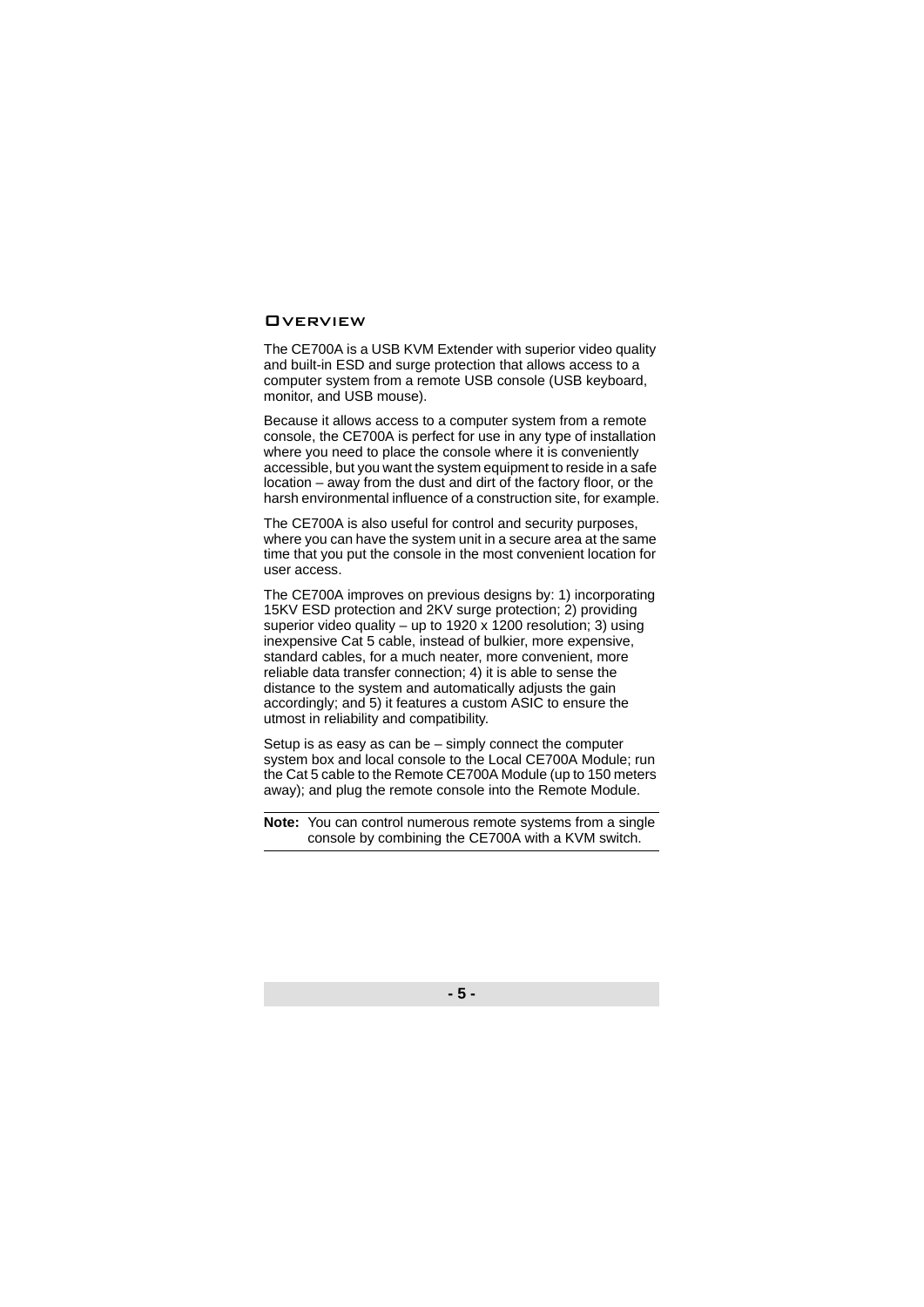# Features

- Local and Remote Units connect at distances up to 150 m using Cat 5e cable
- $\bullet$  Dual console operation control your system from both the local and remote USB keyboard, monitor, and mouse consoles
- Built-in ASIC for greater reliability and compatibility
- Auto Signal Compensation (ASC)
- USB Keyboard and USB Mouse Ports
- USB overcurrent detection and prevention
- Pushbutton operating mode selection (Local Unit only) select between Local and Auto operating modes.
- Built-in 8KV/15KV ESD protection (Contact voltage 8KV; Air voltage 15KV) and 2KV surge protection
- Automatic gain control adjusts signal strength to compensate for distance
- $\bullet$  High resolution video up to 1920 x 1200@60Hz (30 m); 1600 x 1200@60Hz (100 m); 1280 x 1024@60Hz (150 m)
- Supports VGA, SVGA, SXGA, UXGA, WUXGA, and multisync monitors; local monitor supports DDC; DDC2; DDC2B
- Hot pluggable
- Rack mountable
- Easy to install no software required connecting cables to the devices is all it takes
- Supports widescreen formats\*

\*For widescreen modes and displays connect the monitor to the local video output port or use an ATEN EDID emulator.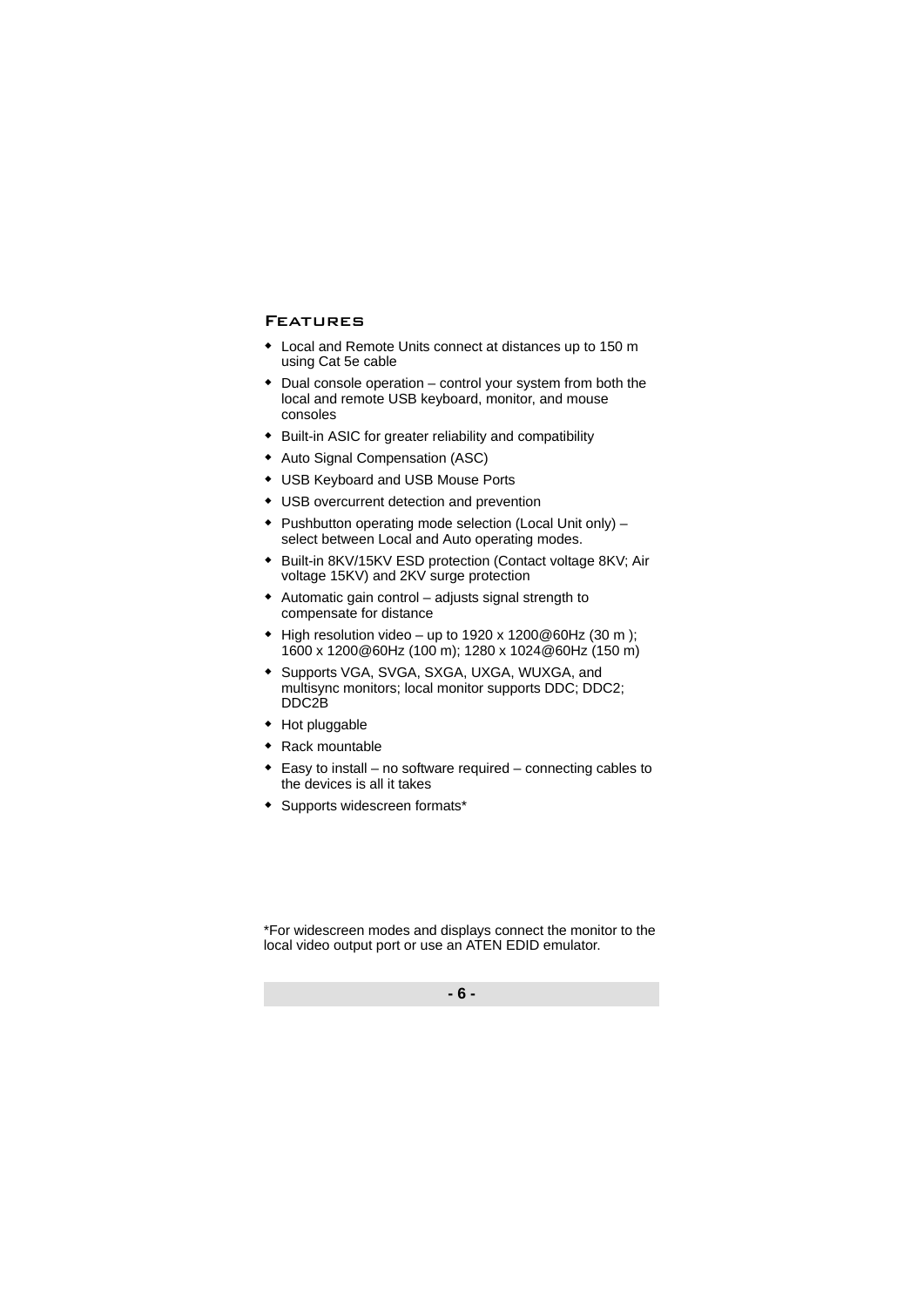# System Requirements

#### Consoles

- A VGA, SVGA, SXGA, UXGA, WUXGA, or Multisync monitor capable of the highest resolution that you will be using on the installation
- A USB keyboard
- ◆ A USB mouse

#### **COMPUTERS**

The following equipment must be installed on each computer that is to be connected to the system:

- A VGA, SVGA, SXGA, UXGA, WUXGA, or Multisync card
- USB Host Controller and Type A USB Port

#### CABLES<sup></sup>

- For optimal signal integrity, and to simplify the layout, we strongly recommend that you use the high quality custom USB KVM Cable that is provided with this package.
- Cat 5e cable is the minimum required to connect the local and remote CE700A units. Cable of a lesser standard will result in degrading the video signal. For best performance, we strongly recommend Cat 5e cable.

|             | <b>OS</b>           | <b>Version</b>  |
|-------------|---------------------|-----------------|
| Windows     |                     | 2000, XP, Vista |
| Linux       | RedHat              | 7.1 and higher  |
|             | SuSE                | 9.0 and higher  |
|             | Mandriva (Mandrake) | 9.0 and higher  |
| <b>UNIX</b> | FreeBSD             | 4.2 and higher  |
| Novell      | Netware             | 6.0 and higher  |

#### Supported Operating Systems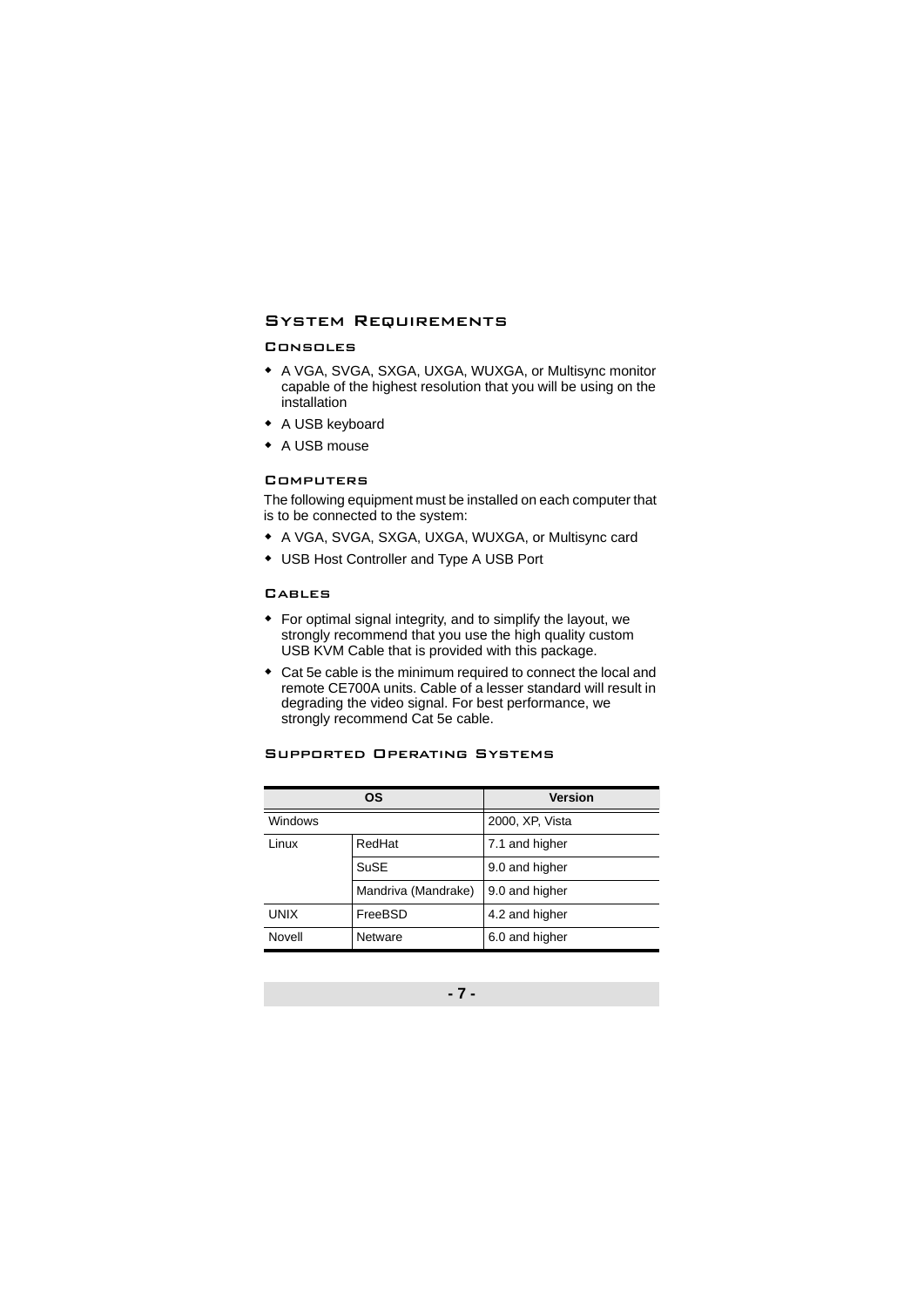### **COMPONENTS**

# CE700AL (Local Unit) Front View



# CE700AR (Remote Unit) Front View



| No. | <b>Component</b>                                     | <b>Description</b>                                                                                                  |  |
|-----|------------------------------------------------------|---------------------------------------------------------------------------------------------------------------------|--|
| 1   | <b>KVM Port</b>                                      | The custom USB KVM cable that links<br>the unit to the computer plugs in here.                                      |  |
| 2   | Remote LED                                           | The CE700AL has two LEDs to<br>indicate operating status. See LED<br>Display, page 17, for details.                 |  |
| 3   | Local LED                                            |                                                                                                                     |  |
| 4   | <b>Operating Mode</b><br><b>Selection Pushbutton</b> | This pushbutton toggles the operating<br>mode between Auto and Local. See<br>Operating Modes, page 16, for details. |  |
| 5   | Link LED                                             | The CE700AR has two LEDs to                                                                                         |  |
| 6   | Remote LED                                           | indicate operating status. See LED<br>Display, page 17, for details.                                                |  |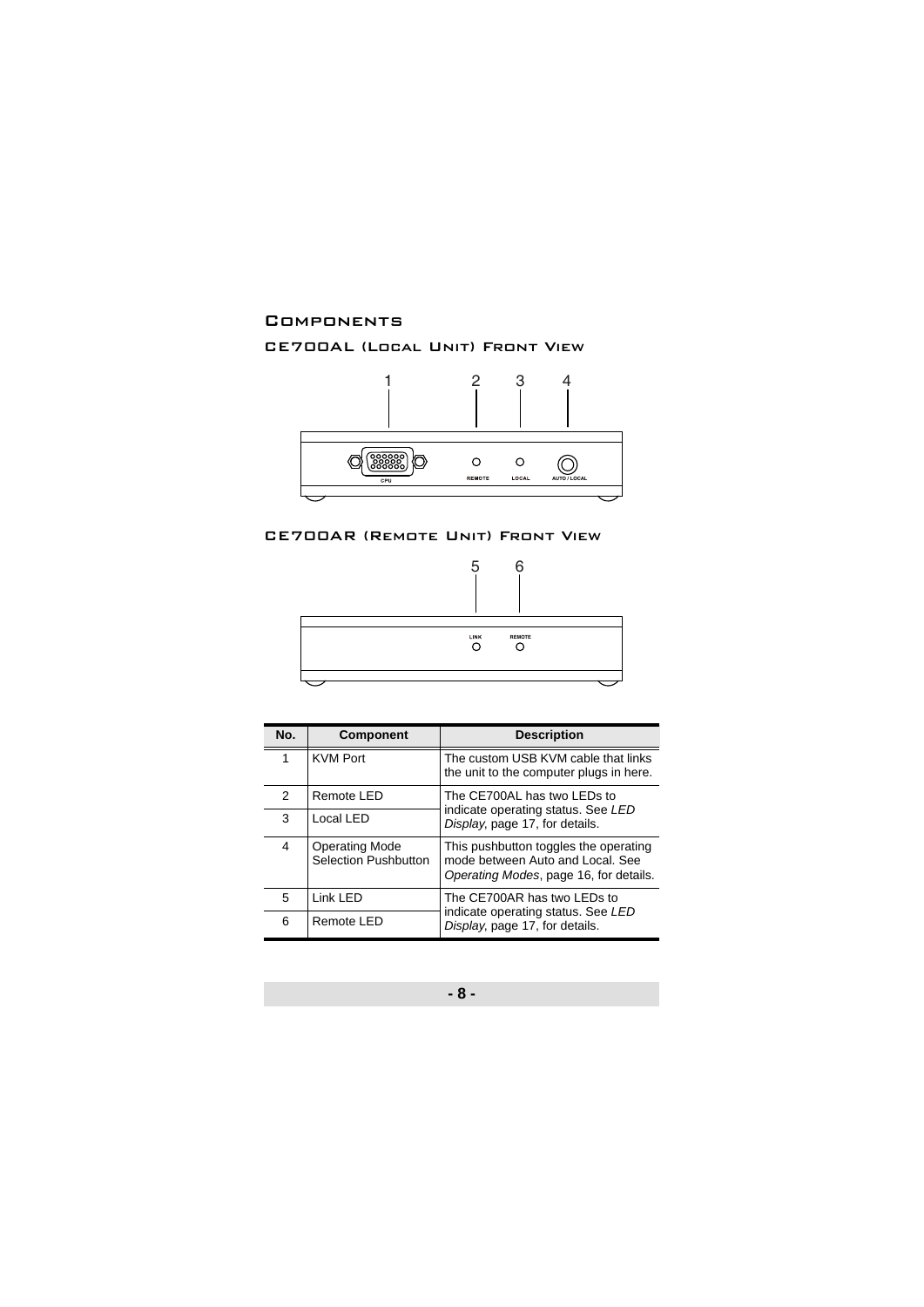CE700AL / CE700AR Rear View



# CE700AL / CE700AR Side View



| No. | <b>Component</b>          | <b>Description</b>                                                                               |
|-----|---------------------------|--------------------------------------------------------------------------------------------------|
| 1   | Console Ports             | The local and remote console's USB<br>keyboard, USB mouse, and monitor<br>plug into these ports. |
| 2   | Power Jack                | The power adapter cable plugs into<br>this jack.                                                 |
| 3   | Remote I/O                | The Cat 5e cable that connects the<br>local and remote units plugs in here.                      |
| 4   | <b>Grounding Terminal</b> | The grounding wire attaches here.<br>See Installation, page 11, for details.                     |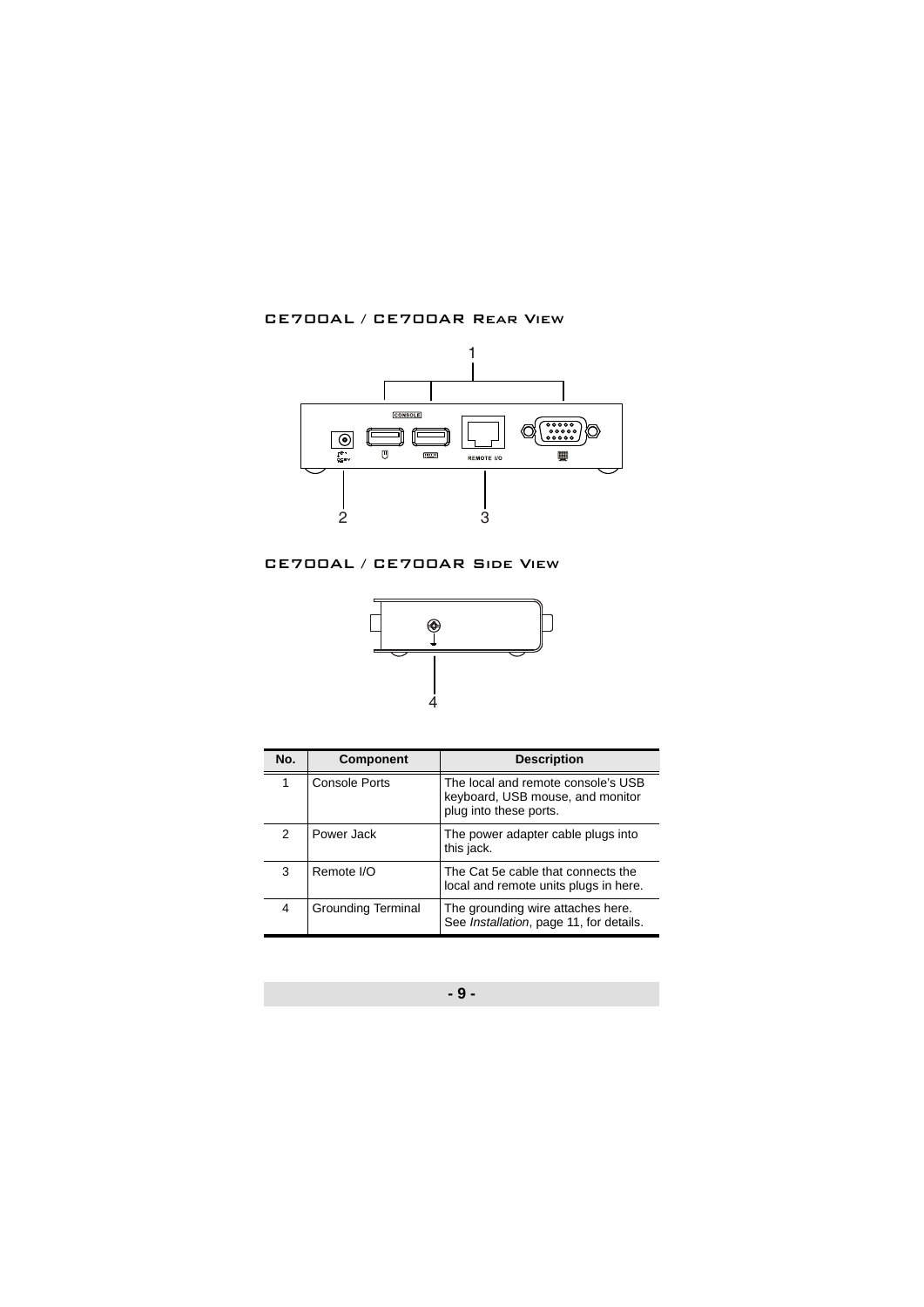# Hardware Setup



Make sure that the power to any device that you connect to the installation has been turned off. You must unplug the power cords of any computers that have the *Keyboard Power On* function.

#### Rack Mounting

For convenience and flexibility, the CE700AL and CE700AR can be mounted on system racks.

1. Using the screws provided in the Rack Mount Kit, screw the mounting bracket into the top or bottom of the unit as shown:



2. Screw the bracket into any convenient location on the rack.

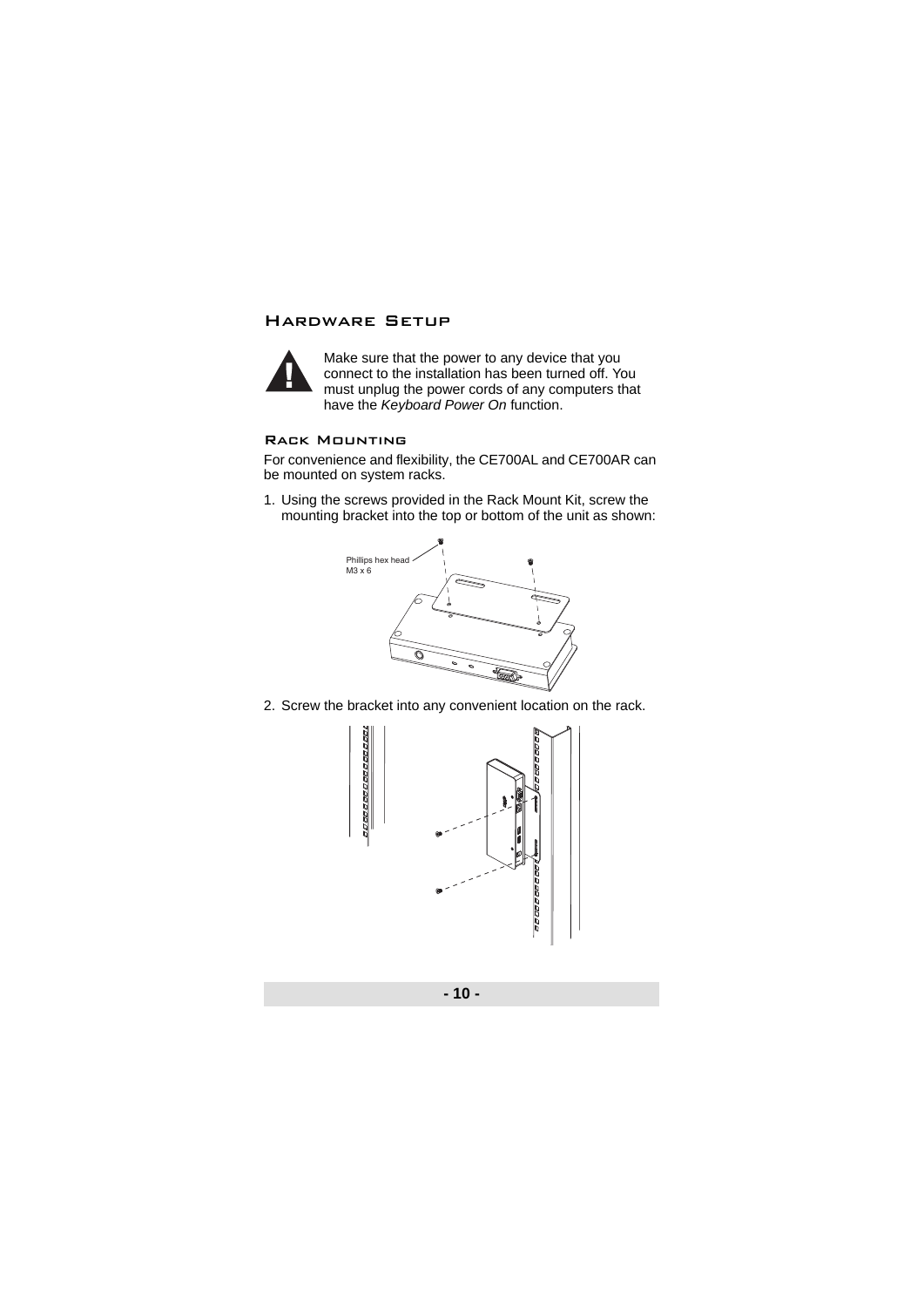# <span id="page-10-0"></span>Installation

#### **GROUNDING**

To prevent damage to your installation it is important that all devices are properly grounded.

1. Use two grounding wires to ground both units by connecting one end of the wire to the grounding terminal, and the other end of the wire to a suitable grounded object.



2. Make sure that the computer that the CE700AL connects to and the monitor that the CE700AR connects to are properly grounded.

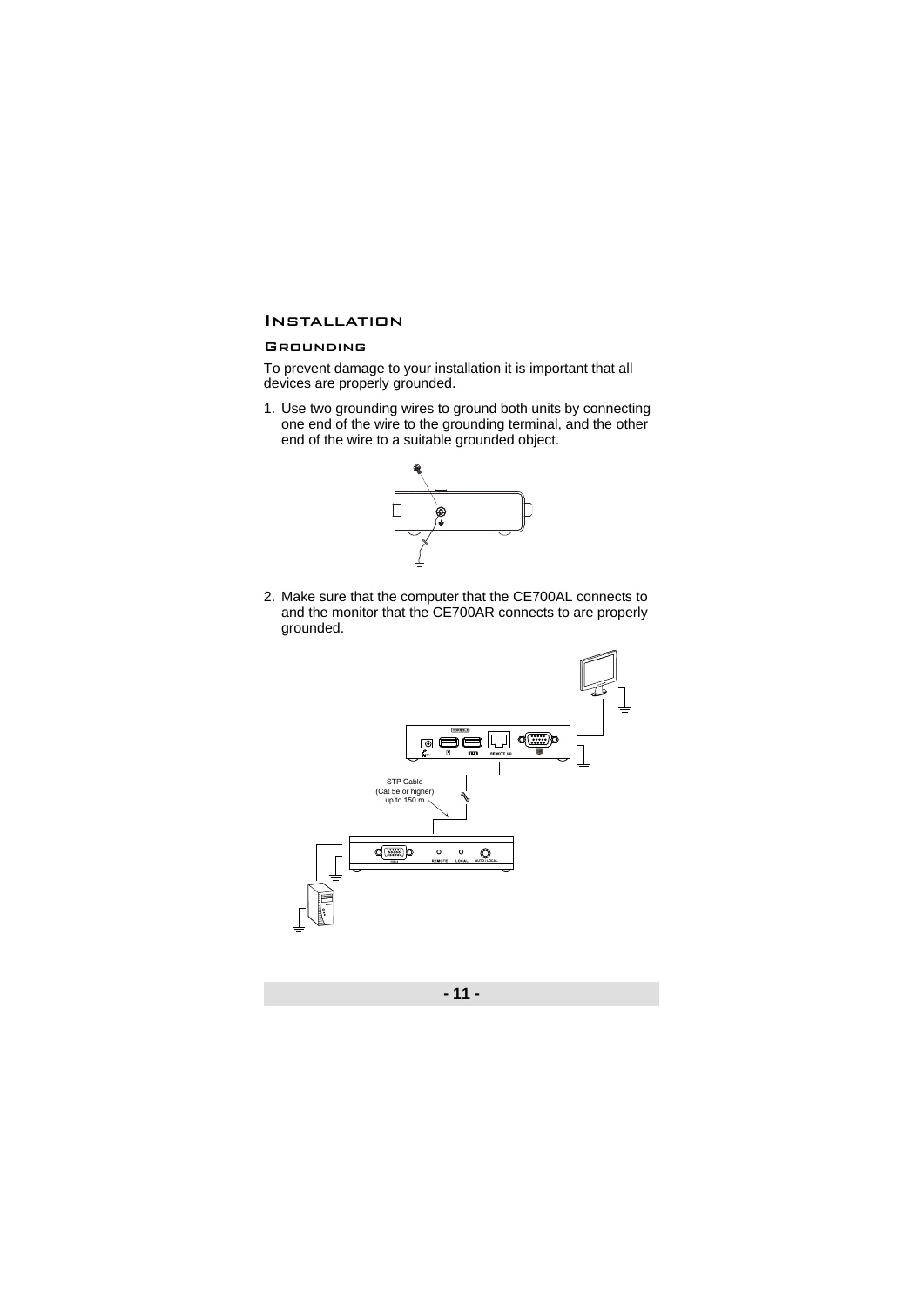- 3. For increased grounding protection, use STP (shielded twisted pair) cable to connect the Local and Remote Units. There are two methods that can be used:
	- a) In addition to the eight paired wires, STP cable also contains a grounding wire. Solder this wire to the RJ-45 connector as shown in the diagram below:



b) The second method is to use the STP cable shielding for grounding. In this case, make sure that the shielding makes tight contact with the top inside of the RJ-45 connector as shown in the diagram below:



In either case, make sure that the sides of the RJ-45 connector make tight contact with the grounding contacts on the sides of the RJ-45 socket as shown in the diagram below:



Setting up the USB KVM Extender system is simply a matter of plugging in the cables. Refer to the installation diagram on the following page and do the following: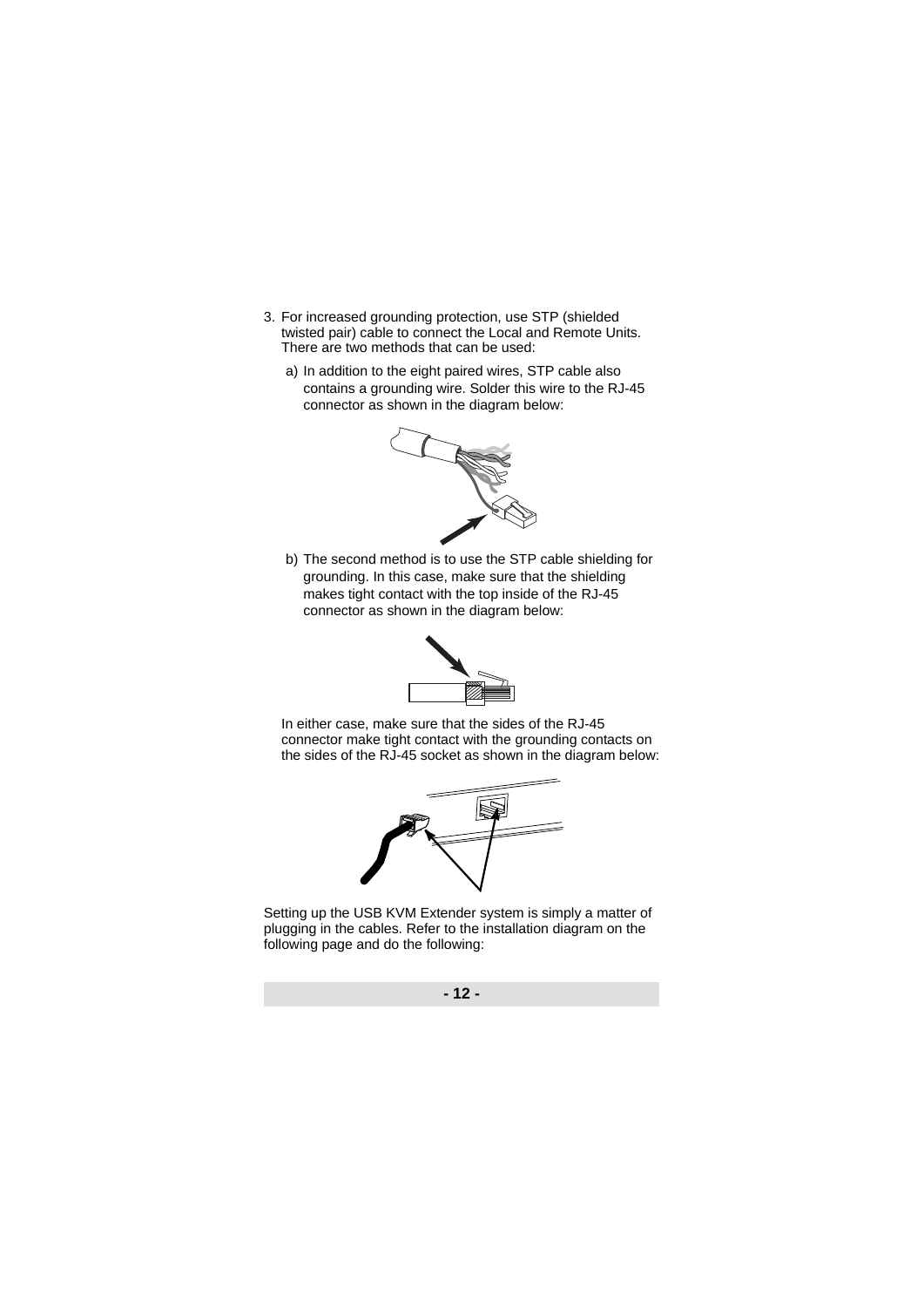#### Connecting the Cables

- 1. Plug the cables from the local console devices (mouse, keyboard, monitor, microphone, speakers) into their ports on the Console section on the rear of the Local Unit (CE700AL).
- 2. Plug the appropriate connectors on the USB KVM cable supplied with this unit into their ports on the KVM section on the front of the Local Unit (CE700AL).
- 3. Plug the connectors on the other end of the USB KVM cable into the appropriate ports on the local computer.

**Note:** If you are combining the CE700A with a KVM switch, the other end of the USB KVM cable plugs into the appropriate ports on the KVM switch.

- 4. Plug one end of the Cat 5e cable into the CE700AL's Remote I/O port. Plug the other end of the Cat 5e cable into the I/O port of the Remote Unit (CE700AR).
- 5. Plug one of the power adapters (supplied with this package) into an AC source; plug the adapter's power cable into the CE700AL's Power Jack
- 6. Plug the cables from the remote console devices into their ports on the Console side of the CE700AR.
- 7. Plug the second power adapter (supplied with this package) into an AC source; plug the adapter's power cable into the CE700AR's Power Jack.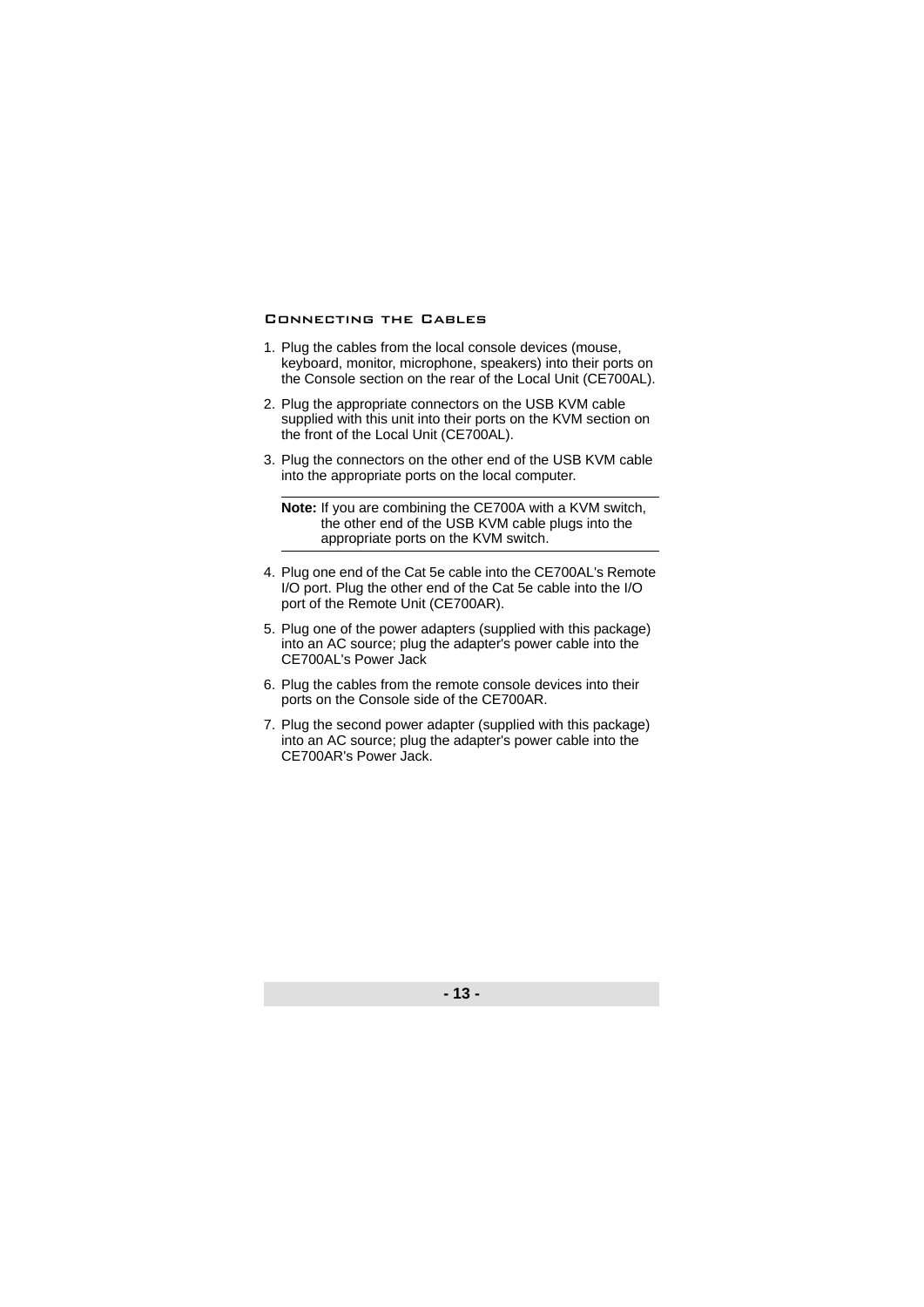#### Installation Rear View

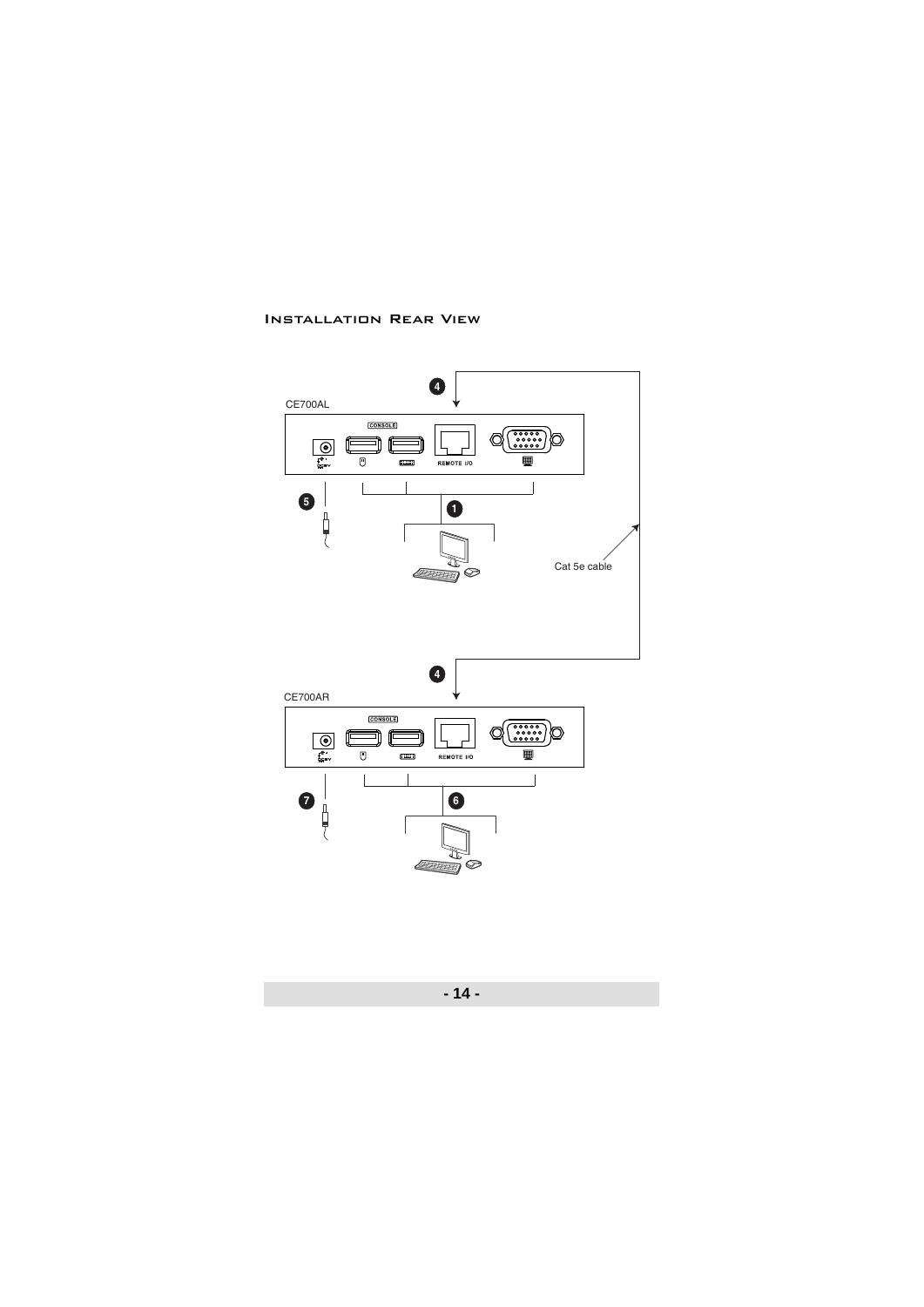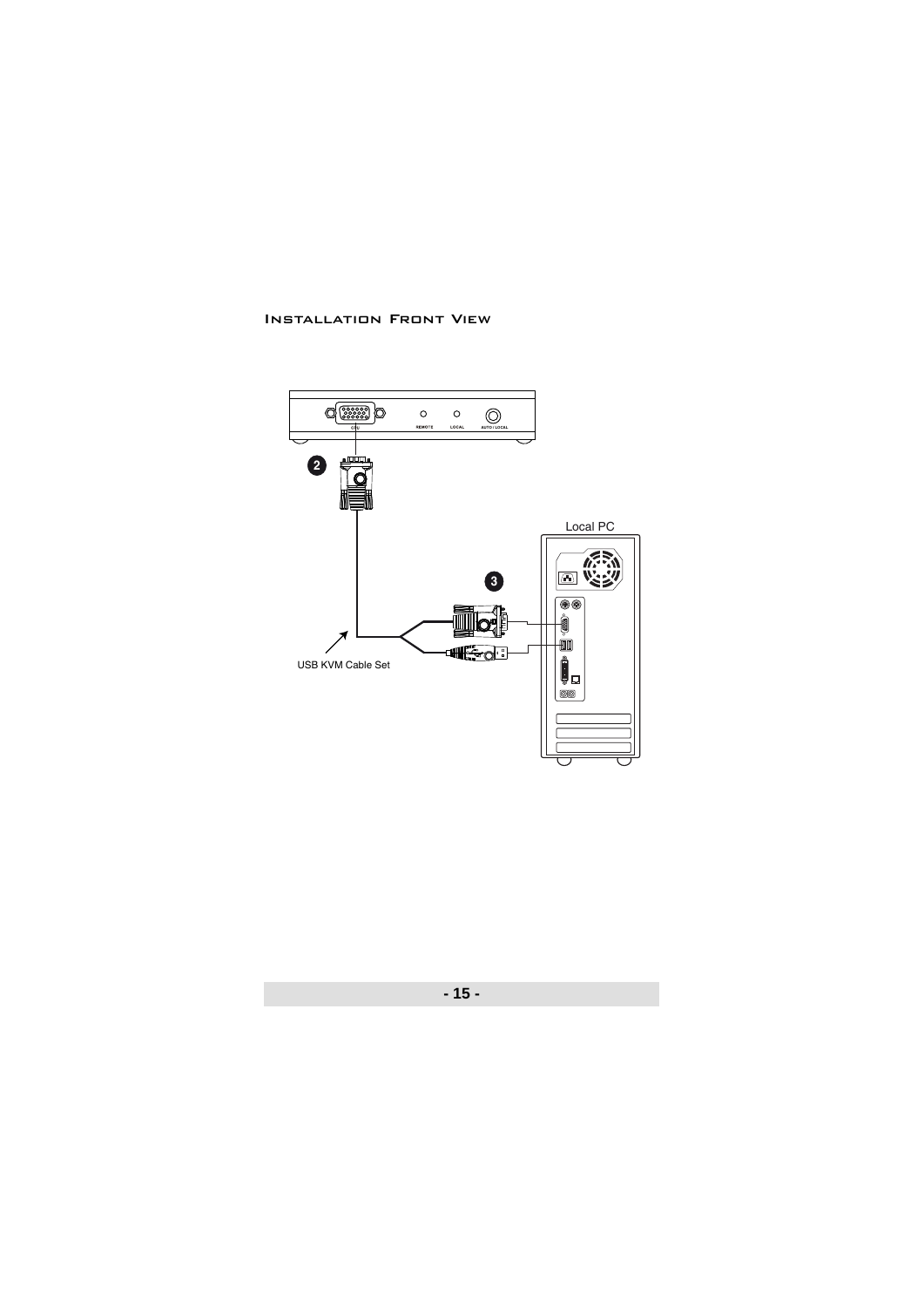# <span id="page-15-0"></span>Operating Modes

The CE700A USB KVM Extender system has three operating modes: Local, Auto, and Remote, as shown in the table, below:

| Mode   | <b>Description</b>                                                                                                                                                                                                                                                                |
|--------|-----------------------------------------------------------------------------------------------------------------------------------------------------------------------------------------------------------------------------------------------------------------------------------|
| Local  | Only the local console has KVM access. The<br>remote console's keyboard and mouse input is<br>disabled.                                                                                                                                                                           |
| Auto   | Both the local and remote consoles can have<br>KVM access, but not at the same time. The<br>console without access has to wait until the<br>active console stops inputting data before it<br>can gain access.                                                                     |
| Remote | The remote console has KVM access. Remote<br>cannot be selected; it can only occur when the<br>pushbutton on the CE700AL is set to Auto and<br>the local console is idle. If the remote console<br>is then idle for more than five seconds, the<br>local console can gain access. |

**Note:** The default operating mode is *Auto*.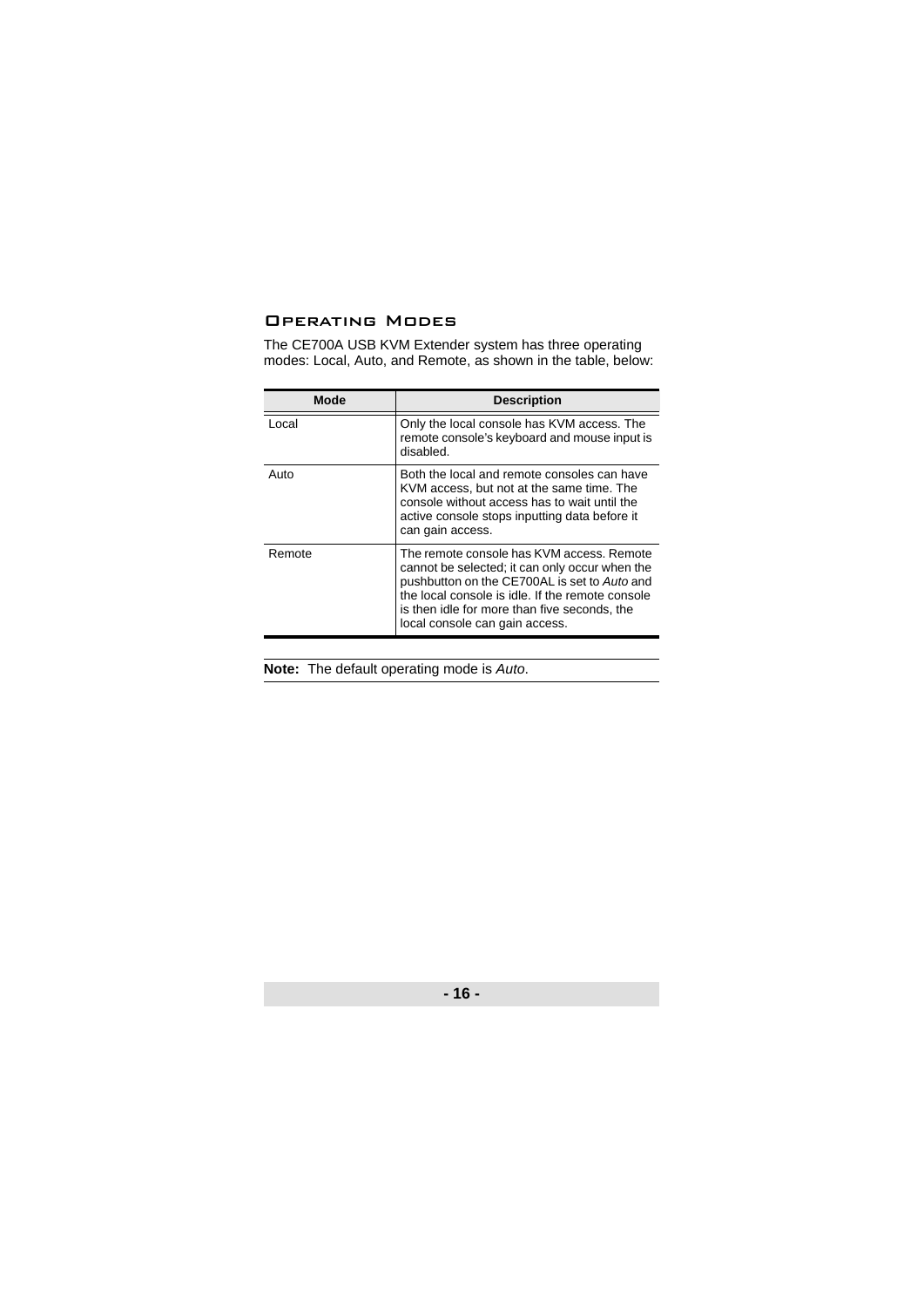# <span id="page-16-0"></span>LED Display

The Local and Remote Units each have two LEDs to indicate their operating status, as shown in the tables, below:

## CE700AL (Local Unit)

| LED            | <b>Indication</b>                                                            |
|----------------|------------------------------------------------------------------------------|
| Local (Green)  | • Lights to indicate that the local console is<br>active (Remote LED is off) |
|                | • Off when remote console is active                                          |
|                | • Flashes to indicate Auto mode (neither<br>console is active)               |
| Remote (Green) | ◆ Lights to indicate that the remote console is<br>active (Local LED is off) |
|                | • Off when local console is active                                           |
|                | ◆ Flashes to indicate Auto mode (neither<br>console is active)               |

### CE700AR (Remote Unit)

| LED            | <b>Indication</b>                                                                               |
|----------------|-------------------------------------------------------------------------------------------------|
| Link (Green)   | • Lights steadily to indicate that the<br>connection to the local unit is working.              |
|                | • Flashes to indicate a problem with the<br>connection to the local unit (remote LED is<br>off) |
| Remote (Green) | • Lights to indicate that the remote console is<br>active (Local LED is off)                    |
|                | • Off when local console is active                                                              |
|                | • Flashes to indicate Auto mode (neither<br>console is active)                                  |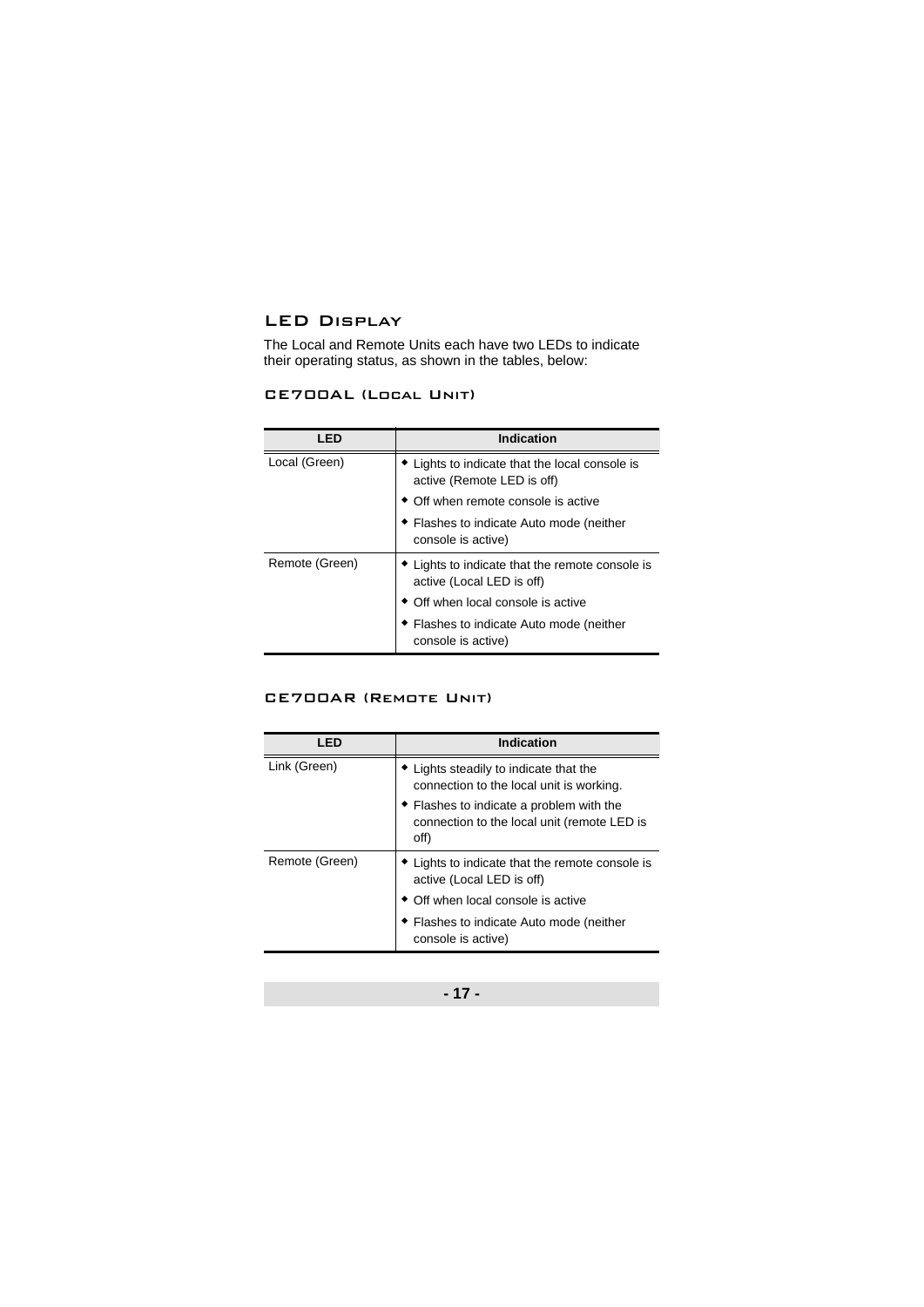# **SPECIFICATIONS**

|                        | <b>Function</b>                 | CE700AL               | CE700AR                       |                |
|------------------------|---------------------------------|-----------------------|-------------------------------|----------------|
| Connectors             | Console                         | Keyboard              | 1 x USB Type A Female (White) |                |
|                        | Ports                           | Video                 | 1 x HDB-15 Female (Blue)      |                |
|                        |                                 | Mouse                 | 1 x USB Type A Female (White) |                |
|                        | <b>KVM Ports</b>                | KB / Video /<br>Mouse | 1 x SPHD-17<br>Female (Green) | N/A            |
|                        | Unit to Unit                    |                       | 1 x RJ-45 Female (Black)      |                |
|                        | Power                           |                       | 1 x DC Jack (Black)           |                |
| Pushbuttons            | <b>Operating Mode Selection</b> |                       | 1 x Pushbutton                | N/A            |
| LED <sub>S</sub>       | Local                           |                       | 1 (Green)                     | N/A            |
|                        | Remote                          |                       | 1 (Green)                     | 1 (Green)      |
|                        | Link                            |                       | N/A                           | 1 (Green)      |
| Emulation              | Keyboard / Mouse                |                       | <b>USB</b>                    |                |
| Power Consumption      |                                 |                       | DC 5.3V, 2.31W                | DC 5.3V, 2.84W |
| Video Resolution       |                                 |                       | Up to 1920 x 1200 @ 60 Hz     |                |
| Environment            | Operating Temp.                 |                       | $0 - 50$ °C                   |                |
|                        | Storage Temp                    |                       | $-20 - 60$ <sup>o</sup> C     |                |
|                        | Humidity                        |                       | 0-80% RH, Non-condensing      |                |
| Physical<br>Properties | Housing                         |                       | Metal                         |                |
|                        | Weight                          |                       | $0.32$ kg                     | 0.31 kg        |
|                        | Dimensions (L x W x H)          |                       | 12.50 x 8.15 x 2.5 cm         |                |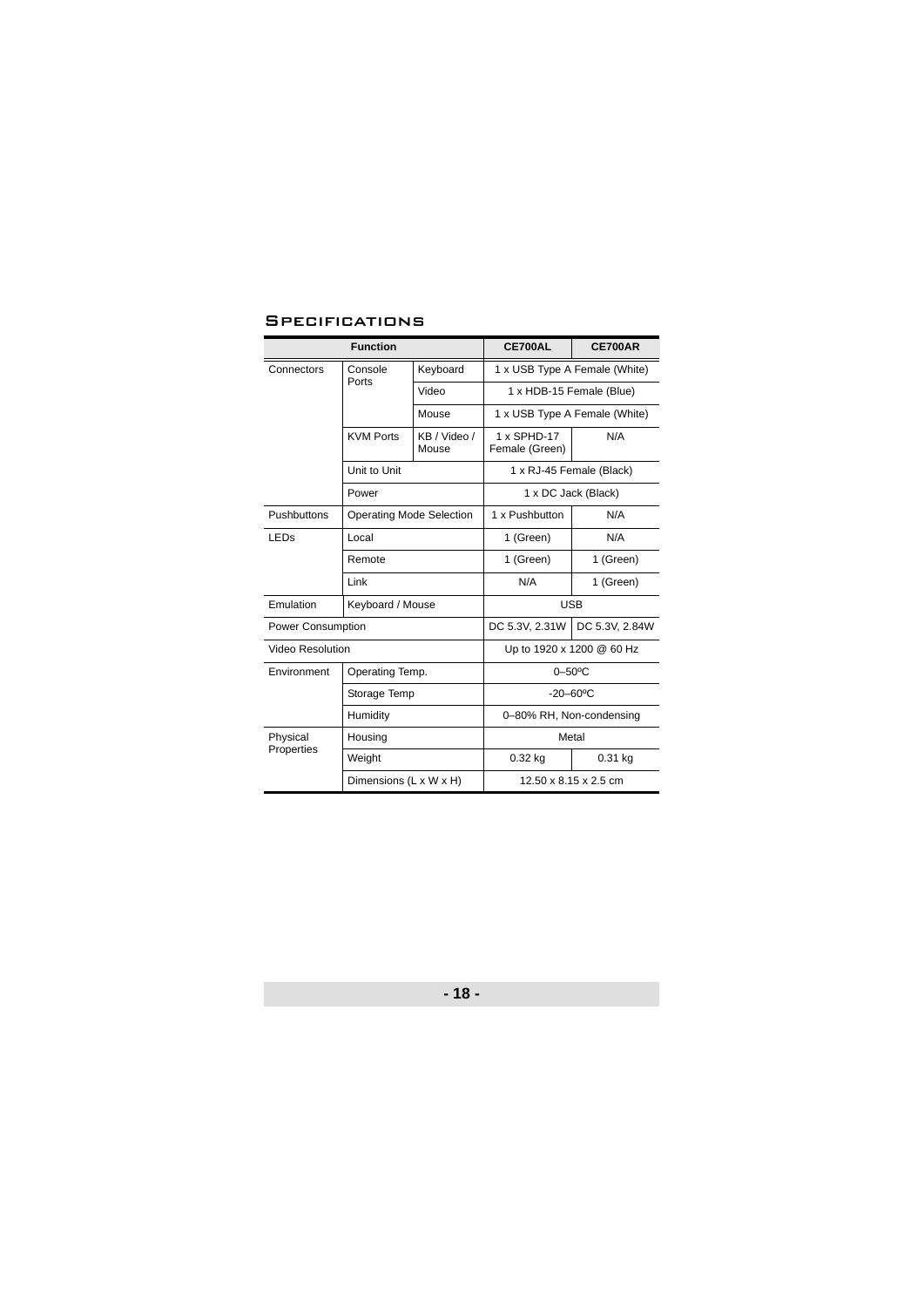# TP Wiring Diagrams





# TP Pin Assignments

| Pin | Assignment     |
|-----|----------------|
| 1   | V OUT B        |
| 2   | <b>N OUT B</b> |
| 3   | V OUT G        |
| 4   | V OUT R        |
| 5   | $N$ OUT R      |
| 6   | $N$ OUT G      |
| 7   | /DO            |
| 8   | DΟ             |